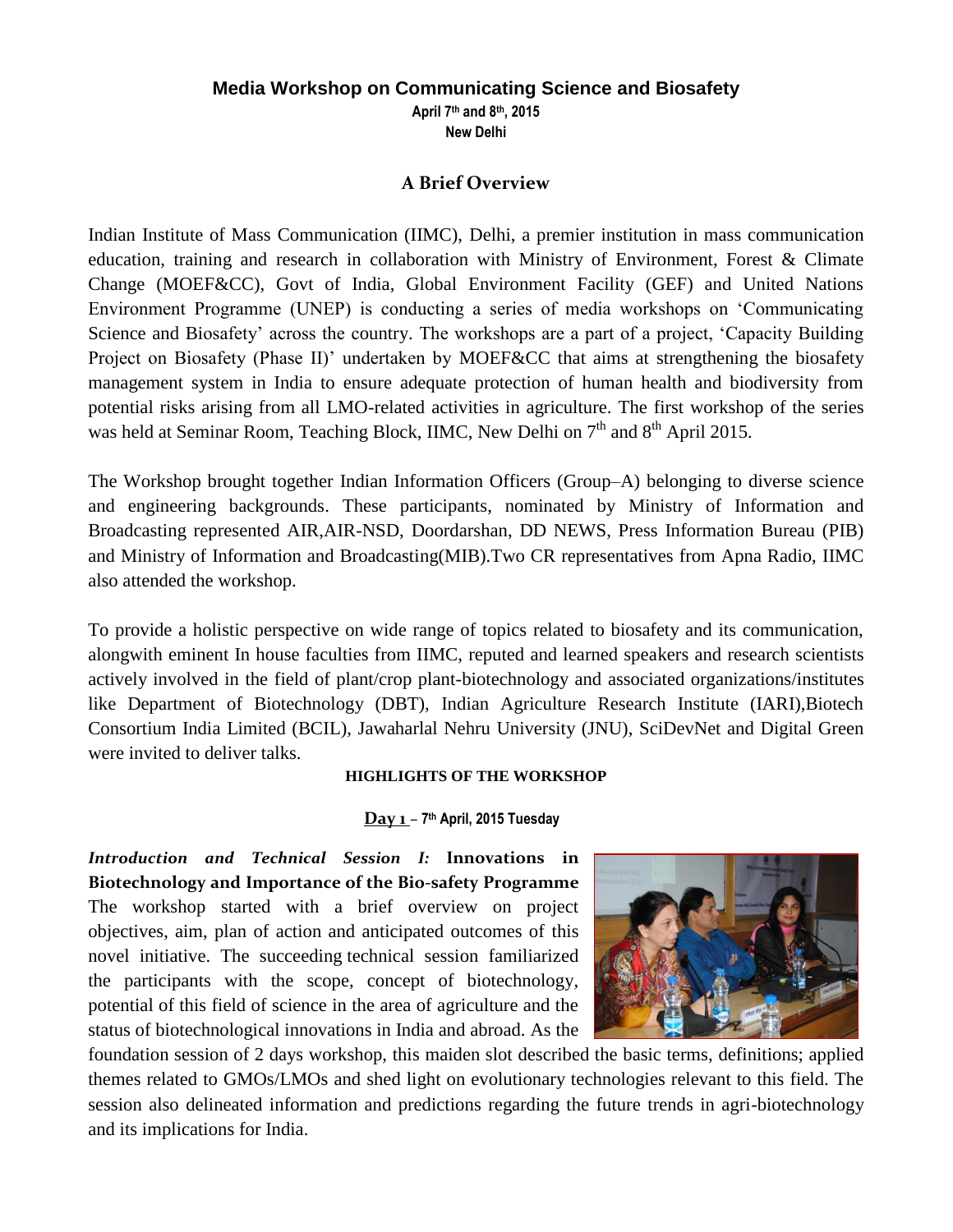

*Technical Session II:* **Biosafety Regulatory Framework in India - Key Feature of Cartagena Protocol** This session gave a brief account of worldwide development of regulatory regimes for testing and handling of GM crops and their products with a special focus on Indian context. It meticulously outlined the roles and responsibilities of various organizations like Genetic Engineering Appraisal Committee (GEAC), Review Committee on Genetic Manipulation (RCGM), State Biotechnology

Coordination Committee (SBCC), District Level Committee (DLC), Institutional Bio-safety Committee (IBSC) in successful implementation of biosafety regulatory regime in India. This session also extensively discussed the objective, scope and fundamentals of Cartagena protocol, the only international treaty so far, dedicated to the field of biosafety.

### *Technical Session III:* **Biosafety Clearing House (BCH) and Information Sources/Databases on Biosafety**

A discrete session was designed to provide extensive information regarding the web portals, links and databases (both online and offline) responsible for the dissemination of the facts, figures and updates in the field of agri-biotechnology, biosafety and science communication. This session delineated details related to Biosafety Clearing House and numerous other reliable sources of GMOs/LMOs and Biosafety for credible and authentic reporting.



### *Technical Session IV:* **What Makes Science Report Interesting and Readable - Practice of Science Journalism in India**

In this session realistic experiences from SciDevNet platform threw light on challenges faced by science communicators in achieving the twin objectives of making the story interesting as well as accurate besides focusing on neutral and innovative way of writing science.





## *Skype presentation on:* **Opportunities & Challenges in Covering Science - As a Public Broadcaster**

A special skype presentation was organized for Ms. Helen Briggs, BBC correspondent from London and subsequent interaction with workshop participants. Highlighting the vital role of public broadcaster in communicating scientific issues, she shared her experience through a lively interaction with participants on various practical challenges/lessons learnt from the field while dealing with GM related information in British Media.

## **Day 2** *–* **8 th April, 2015 Wednesday**

*Technical Session I:* **Safety Assessment of GM crops in India and Biosafety Mechanisms** Day 2 of the workshop started with the session on safety assessment of GM crops in which the revered speaker through a lively interaction with participants detailed out the rigorous process of biosafety assessment